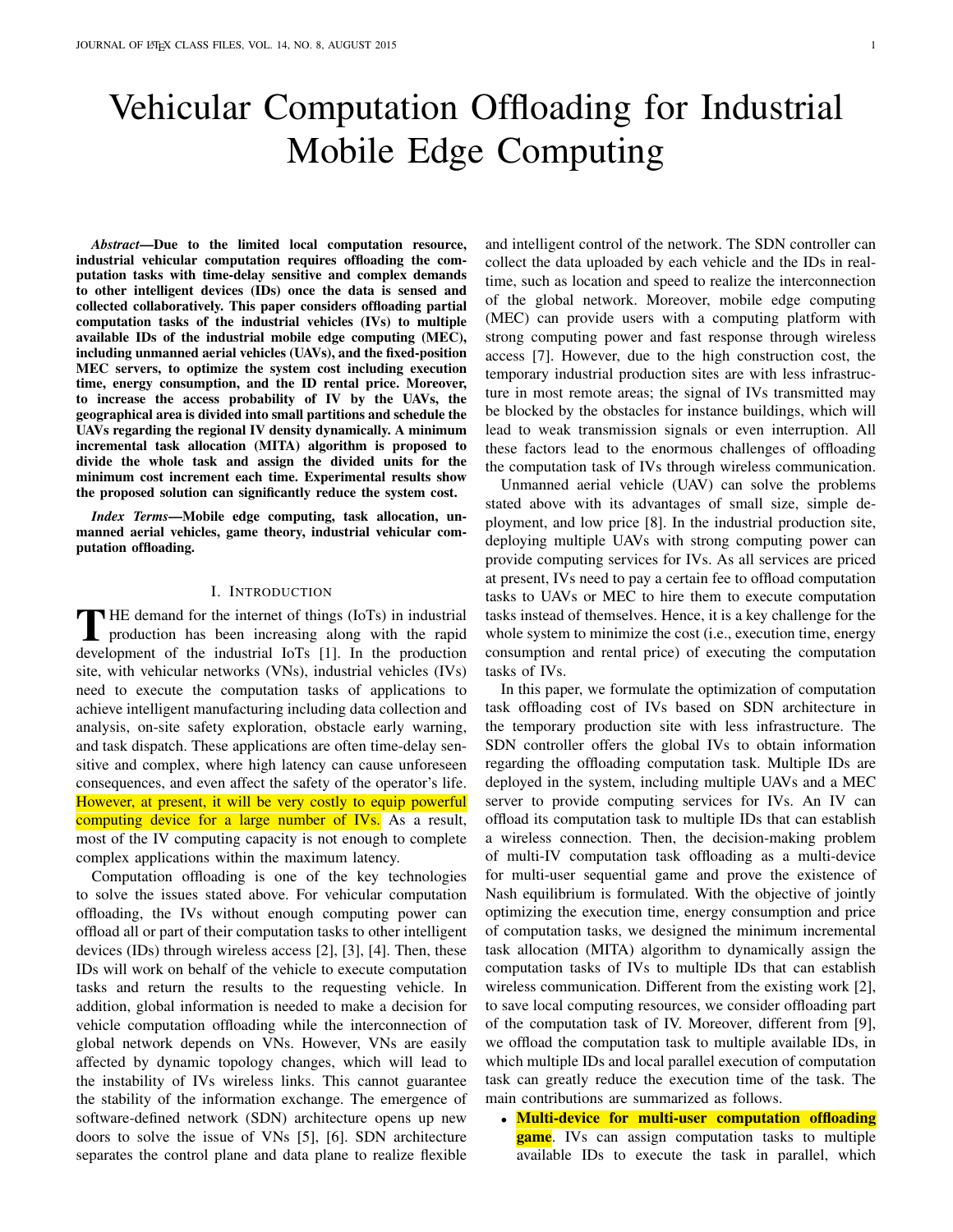can greatly improve the computing efficiency. This is unlike [9]. Moreover, we formulate the multiple-target computation offloading for multiple IVs as a multi-device for multi-user computation offloading sequential game, by optimizing the system cost of performing computation tasks to develop the optimal offloading scheme. Here, we consider that the system cost is mainly composed of execution time, energy consumption and rental IDs price.

- Vehicle density-based UAV dispatch. In order to promote the probability of establishing wireless links between IVs and UAVs, a dynamic scheduling scheme for UAVs based on the IVs density of small partitions is introduced. The residence time of the UAV in the destination partition scheduled by the SDN controller depends on the current density of vehicles in the partition.
- Minimum incremental task allocation (MITA) algorithm. We formulate a task allocation algorithm for IVs to offload part of the computation tasks to multiple IDs. MITA can minimize the system cost of executing tasks and work out the optimal multi-target task allocation scheme.

The rest of this paper is organized as follows. In Section III, we introduce the system scenario. We next formulate the problem in Section IV. Then, Section V introduces our proposed MITA algorithm. The evaluation results are shown in Section VI. Finally, Section VI concludes the paper.

## II. RELATED WORK

In the recent years, the existing work of the SDN assisted VNs emerges in an endless stream [5], [6], [10], [11]. Within the SDN framework, the controller updates the data in realtime, adjusts and schedules the network in a centralized manner to improve the performance of the VNs. In addition, large number of emerging VN applications not only provide services in terms of security, also entertainment services [12],which can enrich people's travel experience. These network applications usually demand high computational load and time-delay sensitive. Therefore, the vehicle needs to consider offloading all or part of the complex computation tasks to other IDs via the wireless medium to perform the tasks instead of itself. The existing studies of vehicle computation offloading is generally offload vehicular computation tasks to the cloud via wireless links, where cloud computing can supply efficient computing services for vehicles, for instance in [2], [4]. However, most of the base stations that provide cloud computing services are far away from users, in which offloading computation tasks will increase the cost of energy and latency. In this context, the MEC server can provide computing and caching services to users nearby to improve response speed and service quality [7]. Some other work [3], [13], [14] considers offloading the computation tasks of mobile users to the MEC server to provide users with efficient computing services. In addition, in [15], [16], [17], the authors combine the cloud computing with MEC to provide computing services for mobile users. In [15], considering the remote cloud computing capability is stronger than the edge cloud with a far distance, rational use of the computing resources of these two devices is applied

to minimize energy consumption. Wang et al. introduce the real-time traffic management of the fog-based Internet of Vehicles (IoV) system in [18] to optimize the offloading scheme by minimizing the average response time of offloading. However, transferring the entire computation task to another device will result in the waste of local computing resources and data transmission energy of the vehicle. Moreover, the wireless communication link of the vehicle is easily affected by dense buildings and various interference signals, which can result in a reduction in transmission rate or even communication link interruption. This will affect the efficiency of computation offloading. Therefore, deploying UAVs to assist the computation offloading is one of the effective solutions to this problem.

Recently, UAVs have been widely deployed in various fields, in particular used to assist ground communication and computing. For instance, as described in [8], UAVs are applied in civilian due to the nature of low price, easy deployment, and ignorance of terrain. In some other studies [19], [20], in order to expand the communication range of ground nodes and improve the quality of communication services, UAVs are also deployed as air base stations. Specially, in [21], UAVs can also assist the MEC server to compute tasks and cache data by alleviating the resource scheduling problem of ground nodes. In order to reduce the workload of the vehicle and improve the efficiency of data processing, in [22], UAVs are used as a relay nodes to assist the vehicle when forwarding data to the MEC server. Therefore, the deployment of UAVs can help to solve a variety of ground communication and computing problems, while deployment of UAVs-assisted vehicles is one of the solutions to realize intelligent transportation.

Consequently, how to allocate resources in the system reasonably and efficiently has become a challenging issue. [9], [23] offload partial computation tasks to other devices, which improve the service quality by optimizing resource allocation, reducing delay and energy consumption. Since the total resources of the system are limited, how to operate scheduling and allocation dynamically according to the overall demands is the key to enable users to deal with various complex applications efficiently. In [24], an adaptive resource management scheme is proposed where the cost of resource management is greatly reduced without performance degradation. In [25], Zhang et al. propose a three-layer computing offloading environment, in which the resource allocation problems such as partial offloading and wireless resource scheduling are considered with the goal of optimizing energy consumption. The IDs in the system provide users with computing, caching, and other services, in which users need to pay corresponding fees for various services provided by suppliers. In [26], authors propose a unified pricing scheme according to the different degree of sparsity of user distribution, and schedules resources on basis of the price and transmission power. [27] studies the pricing and power distribution of the spectrum network, finds the equilibrium point of the solution by adopting the game theory, and enables the user to obtain the optimal profit. On the other hand, [28] focus on the optimization of energy distribution of UAV, and dynamically price the service of UAV according to the remaining resources and hover time. To sum up, most existing studies [2], [5] of computation task offloading aim at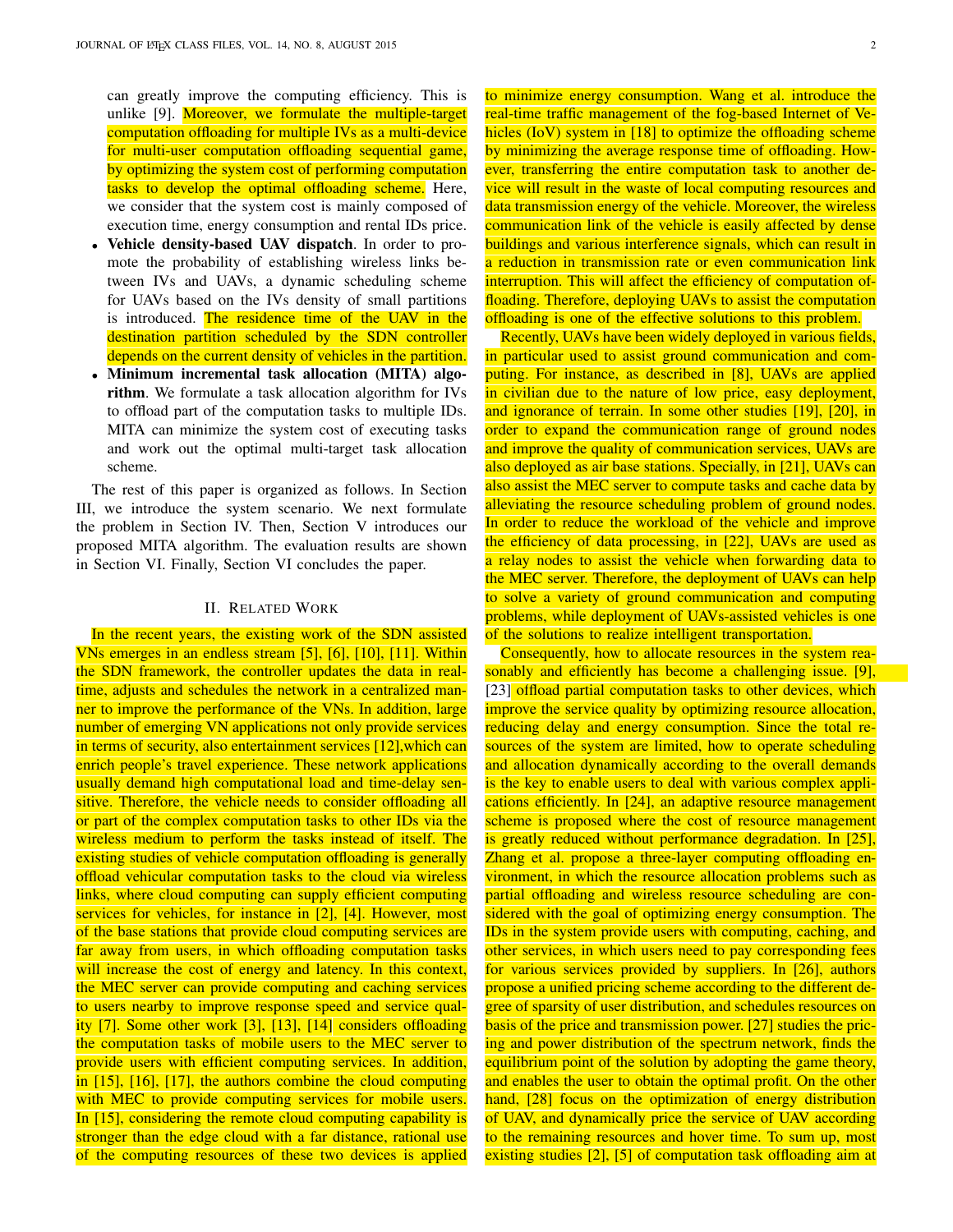

Fig. 1. **System Model** 

optimizing execution time and energy consumption only. To be more realistic, this paper counts the price of renting IDs to provide computing services as one of the costs of performing tasks.

Different from existing work [2], [9], we consider offloading partial computation task of IV to multiple IDs at the same time. In addition, we adopt the method of sequential game theory to make the offloading decision. The optimal task allocation algorithm, MITA, is designed by jointly optimizing the execution time, energy consumption, and the price of computing services provided by IDs. Therefore, IVs can independently work out the optimal task allocation scheme.

## III. SYSTEM MODEL

This section introduces the system model of IVs offloading computation tasks as shown in Fig. 1. We set up a set  $N = \{1, 2, 3, ..., n\}$  to represent the IVs driving in the temporary industrial production site who generated a set of computing complex and time-delay sensitive computation task A. There is only one MEC server in the area that can provide the service of offloading computation for the IVs in which this MEC server is with strong computing capability. However, there are some buildings in the scenario, which may block the communication signal between the IVs and MEC server. In addition, as the MEC server is far away from the IVs, it can consume a lot of energy to offload the computation tasks through wireless transmission. Thus, we deploy multiple UAVs with certain computational power to provide computing services for IVs. We consider a set of  $M = \{1, 2, 3, ..., m\}$ to represent the UAVs in the region. The interference of wireless communication signal increases due to the possibility of vehicle density in some small areas. Hence, we schedule UAVs according to the vehicle density of each small area. Then, more UAVs are dispatched to the area with higher IV density to provide services for this partition. We design an IVs computation offloading architecture based on SDN. The controller of SDN is applied to collect and forward the relevant information of devices in the system, so as to reduce the communication pressure if we use the vehicle to collect the information. Moreover, different from the static scenario of existing work [2], we intend to make our scenario more realistic by allowing the vehicles and UAVs moving. As the computation model and communication model are the key factors of the task offloading, we will introduce the two models in the following.

## *A. Communication Model*

We consider two schemes by having the scheme set as  $K = \{0, 1\}$ , where  $k_n = 0$  represents that IV<sub>n</sub> cannot establish a wireless link with any other device, but can only execute the computation task locally;  $k_n = 1$  denotes that IV<sub>n</sub> can establish wireless links with other IDs and offload the computation tasks to these devices to execute instead of itself. According to the scheme set  $K$ , we can give the transmission rate of the  $IV_n$  offloading computation task A to the target device D through wireless communication as

$$
r_n(D) = W \log_2(1 + \frac{P_n H_{n,D}}{N_0 + \sum_{i \in N, i \neq n} P_n H_{i,D}})
$$
 (1)

where W is the channel bandwidth, and  $P_n$  is the transmission power of the IVs;  $N_0$  is the background noise power;  $H_{n,D} = gh_{n,D}^{-\partial_V}$  is the channel gain between the IV<sub>n</sub> and target device  $\dot{D}$  (i.e., UAVs or MEC server) in which  $g$  is the fading component, and  $d_{n,D}$  is the distance between the IV<sub>n</sub> and target D;  $\sum_{i \in N, i \neq n} P_n H_{i,D}$  means the IVs (excluding  $IV_n$ ) send data to the same target D via wireless access simultaneously. We can observe it from (1), the more other IVs (excluding IV<sub>n</sub>) send data to the target D via wireless access at the same time, which will cause severe interference and the reduction of transmission rate.

#### *B. Computation Model*

IVs can generate computation tasks in real-time. Here, let  $A_n = (B_n, D_n, J_n), A_n \in A$  to represent the computation task generated by the IV<sub>n</sub>.  $B_n$  denotes the number of Central Processing Unit (CPU) cycles needed for executing computation task  $A_n$ ;  $D_n$  denotes the size of offloading computation task  $A_n$  data;  $J_n$  means the returned result size of the computation task  $A_n$ .

In the scenario, the IVs are not equipped with strong computing power which means they cannot complete executing complex and time-delay sensitive computation tasks within the maximum time-delay. Therefore, when a IV generates a computation-intensive and delay-sensitive task that needs to be executed, the IV will consider offloading the partial computation task to other IDs via wireless links. In this paper, IVs can offload computation tasks to UAVs and a MEC server if they can establish wireless connections. However, as the total resources of the system are limited, it is a key challenge to make IVs adopt these resources reasonably with minimized system costs. Next, we will *introduce* the computation model according to different schemes.

*1) Local computing:* In one circumstance,  $IV_n$  cannot establish a communication connection with any other ID. Consequently,  $\mathbf{IV}_n$  needs to execute all computation task  $A_n$ locally. In this way, the execution time of the computation task  $A_n$  depends on the computing power  $(F_{cpu}^V)$  of the IV<sub>n</sub>, that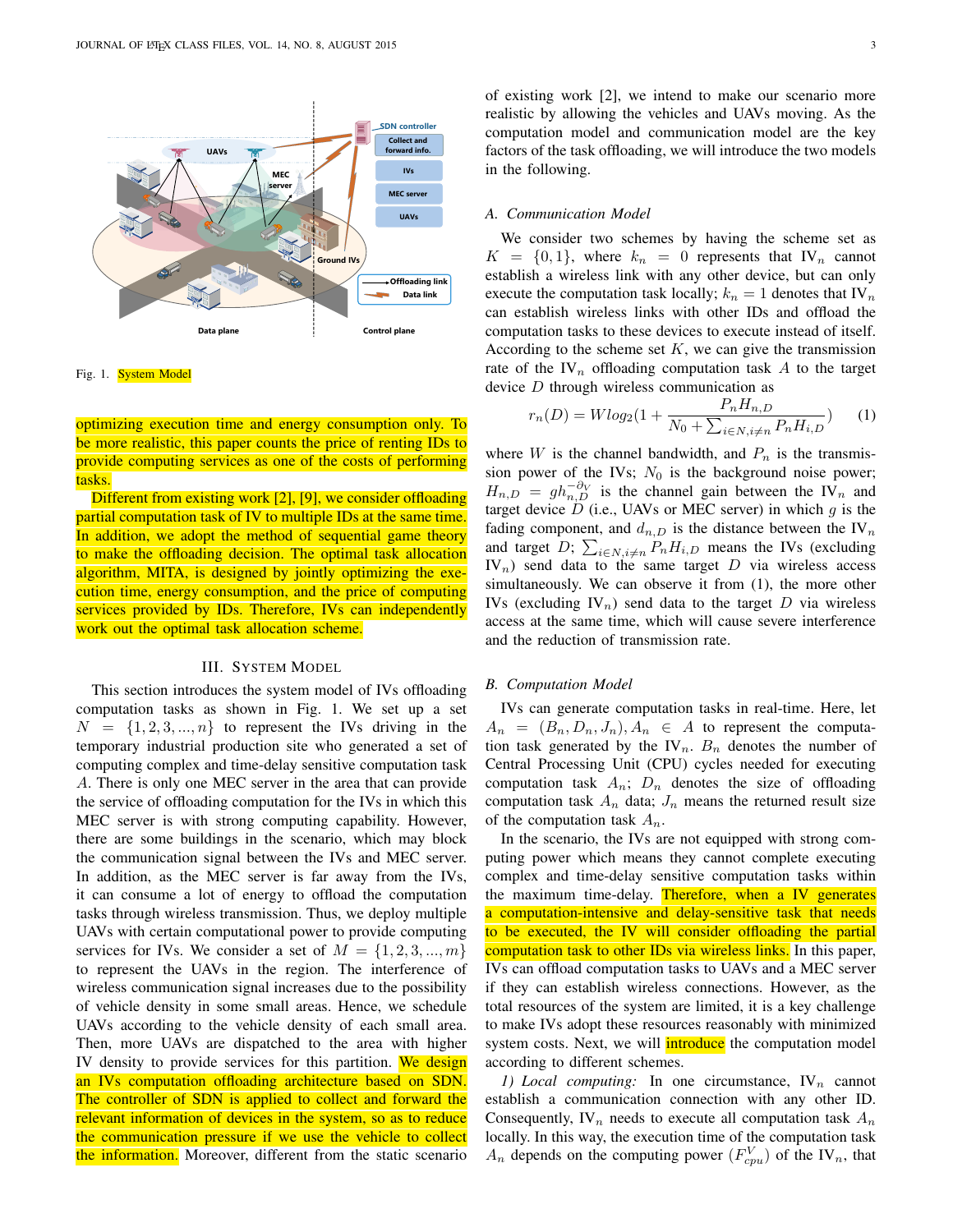is, the cycles per second of the CPU. Hence, we can simply calculate the execution time as

$$
T_n^L = \frac{B_n}{F_{cpu}^V} \tag{2}
$$

Moreover, the energy consumption of  $\mathbb{N}_n$  for executing the computation task  $A_n$  locally depends on the energy consumption per CPU cycles  $(L_{cpu}^V)$ . Then, we can give that the energy consumption of IV<sub>n</sub> for executing computation task  $A_n$  locally as

$$
E_n^L = B_n L_{cpu}^V \tag{3}
$$

2) Computation offloading: In the case of  $\mathbb{N}_n$  accessible to other IDs, the IDs that can provide computing services for  $IV_n$  containing a MEC server and multiple UAVs. In addition, we also set a waiting queue for each ID, which is used to store computation tasks and make full use of the resources of the ID. When a complex and time-delay sensitive computation task generated by  $\mathbb{IV}_n$  needs to be executed at the current time,  $\mathbf{IV}_n$  will first broadcast the request signal to request the computing service. Then, the ID that can receive the request signal will send a signal that can be offloaded to the  $IV_n$ . Thus, we set  $Q = \{1, 2, 3, ..., m, m + 1\}$ ,  $m \in M$  to indicate the number of the MEC server and UAVs that can establish wireless links with  $\mathbb{N}_n$ . In order to fully utilize the resources of all devices in the system and improve the throughput *(i.e.,* the number of computation tasks executed in the system per  $\frac{minute}{m}$ , we enable the IV<sub>n</sub> to offload a portion of computation task  $A_n$  to the other IDs with the wireless connection, that is, execute task  $A_n$  locally in parallel with these available IDs. The execution time of the offloading part  $(T_n^{off})$  is the maximum value of the execution time of all the IDs providing computing services for  $IV_n$ . Hence, the total execution time of computation task  $A_n$  is the combination of the maximum value of the local execution time  $(T_n^{loc})$  and the execution time of the offloading part  $(T_n^{off})$ . In addition, we set  $X_Q =$  ${x_1, x_2, ..., x_q}$ , where each value of this set represents the percentage of computation task  $A_n$  that ID is offloaded. In addition,  $x_q$  represents the percentage of computation task  $A_n$ offloaded to the MEC server, in which the remaining part of the task is offloaded to UAVs. Then the total execution time of the offloading scheme of computation task  $A_n$  is

$$
T_n^O = \max(T_n^{loc}, T_n^{off})
$$
\n(4)

 $\ldots$  $B$ 

where

$$
T_n^{loc} = \frac{(1 - \sum_{i=1}^q x_i)B_n}{F_{cpu}^V}
$$
 (5)

$$
T_n^{off} = \max_{0 < q \le m+1} \left\{ T_{off}^1, T_{off}^2, \dots, T_{off}^q \right\} \tag{6}
$$

 $\nabla^q$ 

and

$$
T_{off}^1 = \frac{x_1 D_n}{r_n(1)} + \frac{x_1 B_n}{F_{cpu}^{UAV}} + \frac{x_1 J_n}{r_n(1)} + T_{wait}^1 \tag{7}
$$

$$
T_{off}^2 = \frac{x_2 D_n}{r_n(2)} + \frac{x_2 B_n}{F_{cpu}^{UAV}} + \frac{x_2 J_n}{r_n(2)} + T_{wait}^2
$$
 (8)

$$
T_{off}^{q-1} = \frac{x_{q-1}D_n}{r_n(q-1)} + \frac{x_{q-1}B_n}{F_{cpu}^{UAV}} + \frac{x_{q-1}J_n}{r_n(q-1)} + T_{wait}^{q-1}
$$
 (9)

$$
T_{off}^{q} = \frac{x_q D_n}{r_n(q)} + \frac{x_q B_n}{F_{cpu}^{MEC}} + \frac{x_q J_n}{r_n(q)} + T_{wait}^{q}
$$
 (10)

where  $T_{off}^1$ ,  $T_{off}^2$  and  $T_{off}^{q-1}$  represent the execution time of the partial computation task  $A_n$  executed by UAV<sub>1</sub>, UAV<sub>2</sub> and  $UAV_{q-1}$  respectively; Moreover, if IV<sub>n</sub> offloads part of the computation task  $A_n$  to multiple UAVs that can establish communication links, the task execution time of the UAV can be calculated according to equation (7), (8) and (9);  $T_o^q$  $\frac{\partial C}{\partial t}$  calculated according to equation (*i*), (*b*) and (*b*),  $I_{off}$  denotes the execution time of the partial computation task  $A_n$  executed by MEC server;  $F_{cpu}^{MEC}$  represents the computing capability of the MEC server;  $T_{wait}^1$ ,  $T_{wait}^2$  and  $T_{wait}^q$ indicate the current waiting queue length of  $UAV_1$ ,  $UAV_2$ and  $UAV_{q-1}$ , respectively;  $T_{wait}^q$  is the waiting queue length of MEC server;  $(T_n^{loc})$  and  $(T_n^{off})$  represent the execution time of the local execution part and the execution time of the offloading part, respectively. In addition, if the vehicle cannot establish a communication link with a certain ID, the percentage of task  $A_n$  allocated to the device is  $x_i = 0$ . Since all the IDs providing computing services for  $\mathbb{N}_n$  are parallel computing, the longest execution time of the offloaded IDs is defined as the total execution time of the offloading part. Next, we can give the energy consumption of executing computation task  $A_n$  in the computation offloading scheme  $(E_n^O)$  as the sum of the energy consumption of the local part  $(E_n^{loc})$  and the energy consumption of the offloading part  $(E_n^{off})$ . We have that

$$
E_n^O = E_n^{loc} + E_n^{off} \tag{11}
$$

where

and

$$
E_n^{loc} = (1 - \sum_{i=1}^q x_i) B_n * L_{cpu}^V
$$
 (12)

$$
E_n^{off} = E_{off}^1 + E_{off}^2 + \dots + E_{off}^q \tag{13}
$$

where  $E_{off}^{1}$  to  $E_{off}^{q-1}$  denotes the energy consumption of executing part of the computation task  $A_n$  of UAV<sub>1</sub> to UAV<sub>q−1</sub>;  $E_{off}^{q}$  represents the energy consumption of the computation task  $A_n$  of MEC server. We give details as follow

$$
E_n^{off} = x_q D_n L_{send}^V + \sum_{i=1}^{q-1} x_i B_n L_{cpu}^{UAV} + \sum_{i=1}^{q-1} x_i D_n L_{send}^V + \sum_{i=1}^{q-1} x_i J_n L_{send}^{UAV} + \sum_{i=1}^{q-1} x_i J_n L_{send}^{UAV}
$$
\n(14)

The rental price is one cost component of the computation task offloading. Computation task offloading is a service in which other IDs lease the computing resources to IVs to improve computing efficiency. However, a certain fee is required for rental of computing services, i.e., the IV needs to pay a certain amount for each CPU cycle of rented ID. In this paper, we define that the price of computing service supplied by UAVs and the MEC server is not the same, the price of each one CPU cycle that IVs hire from UAVs and MEC server is  $p_{cpu}^{uav}$  and  $p_{cpu}^{mec}$  respectively. Then, the total price of offloading computation task  $A_n$  scheme can be given as

$$
P_n^O = x_q B_n * p_{cpu}^{mec} + \sum_{i=1}^{q-1} x_i B_n * p_{cpu}^{uav}
$$
 (15)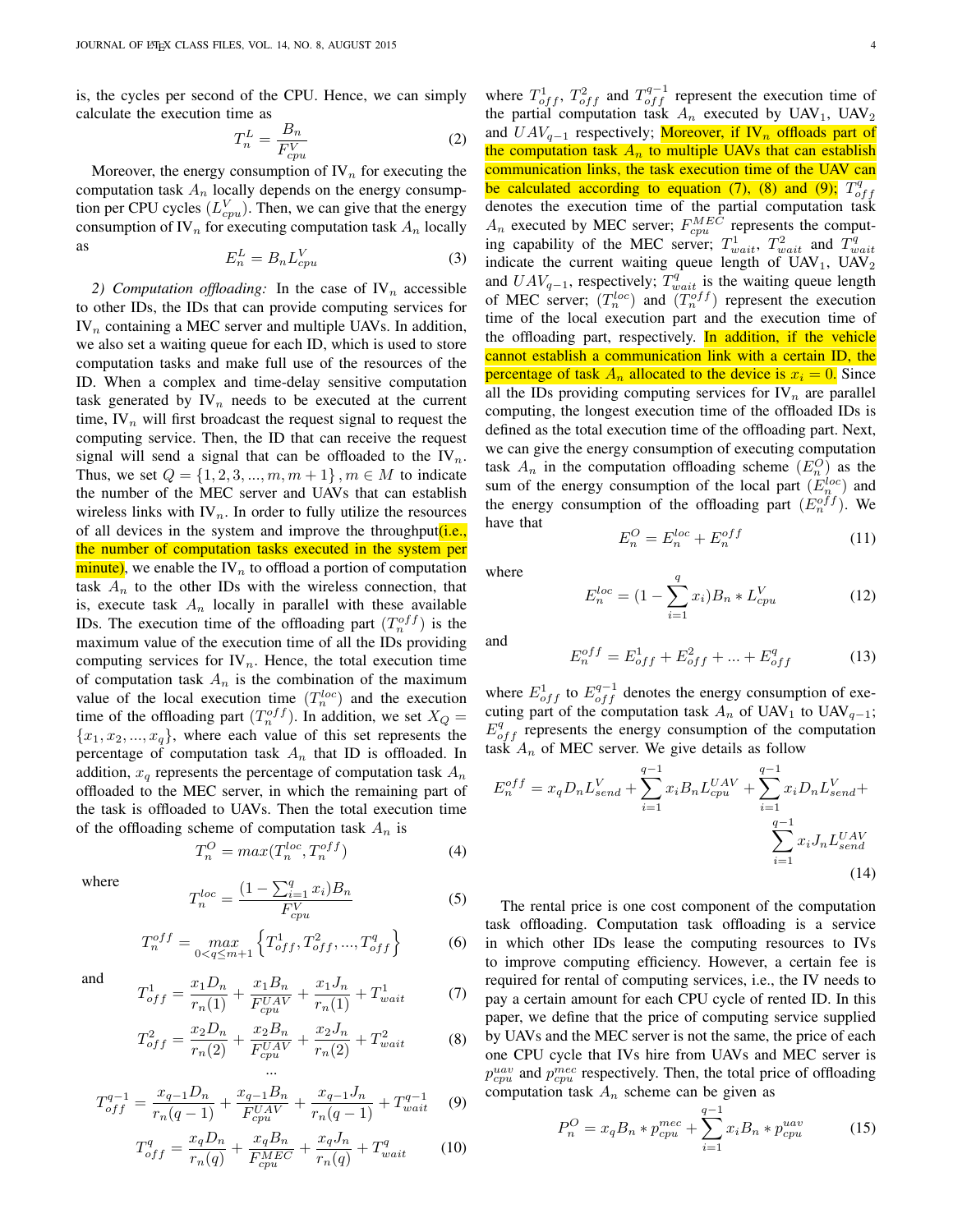

Fig. 2. The UAV trajectory model

## *C. Payoff Function*

The cost of the system mainly consists of execution time, energy consumption and rental price. The payoff function is used to measure the cost of executing computation task generated by the IV. We can then calculate the total cost of the performing computation task as follows

$$
C_n = \alpha T_n + \beta E_n + \gamma P_n \tag{16}
$$

where  $\alpha$ ,  $\beta$ , and  $\gamma$  represent the weight of execution time, energy consumption, and rental price of the computation task in the cost, respectively, where  $\alpha + \beta + \gamma = 1$ . The weight represents the proportion of the cost factor in the total utility. For instance, the higher the weight of execution time is, the better the scheme with shorter execution time is when selecting the optimal scheme. Because of the different requirements of the computation tasks, each task is set with weight values, including execution time, energy consumption and rental price. In the case of local execution, the price cost of renting IDs is not involved. Therefore, according to (2) and (3), the total cost of the IV<sub>n</sub> executing computation task  $A_n$  locally can be calculated as

$$
C_n^L = \alpha T_n^L + \beta E_n^L \tag{17}
$$

and for the payoff function of the offloading computation scheme, the cost of renting computing resources from other IDs is considered. We have that

$$
C_n^O = \alpha T_n^O + \beta E_n^O + \gamma P_n^O \tag{18}
$$

In particular, if the user desires to reduce the cost of the price, the user can increase the weight of rental price to achieve the expected objective; If the computation task generated by the user is time-delay sensitive, the weight of execution time can be increased appropriately.

## *D. The UAV Trajectory Model*

In this subsection, the trajectory of the UAVs will be presented. The trajectory of UAVs can be divided into two types, where the first is with a fixed trajectory, the other is dynamic scheduling based on regional vehicle density. First, we divide the whole topology into four equally sized partitions. For the fixed trajectory, we deploy four UAVs to cruise at a constant speed on a fixed trajectory in each partition and deployed a UAV that hovered at the center point of the entire topology. For dynamic scheduling UAVs, except for five UAVs with fixed trajectory, other UAVs conduct dynamic scheduling according to the regional vehicle density of each partition provided by the SDN controller. The higher the regional vehicle density in the current partition, the more likely the UAV will be dispatched to this partition. When the UAV needs to be dispatched to a certain partition, the destination of this dispatch is set as the midpoint of the partition. As the UAV reaches the destination, the hovering time is determined by the regional vehicle density of the partition at that time. Until the end of hover, the UAV will accept the new scheduling again. The trajectory model of UAVs in the system is shown in Fig. 2 with illustrating various moving modes of UAV. Here, the assigned UAVs are briefly shown in the figure. The number of UAVs to be assigned depends on the total number of UAVs deployed in the system (i.e., the total number minus 5).

## IV. MULTI-DEVICE FOR MULTI-USER SEQUENTIAL GAME

In this section, we formulate the scenario in which multiple IDs provide computing services. Each IV performs local computing or offloading part of the computation task as a multidevice for multi-user sequential game. The main objective is to optimize the system cost of executing vehicular computation tasks, including the execution time, energy consumption, and rental price. By studying the existence of Nash equilibrium point in this game, we can find the optimal utility of each user in the system, and then we can make the mutually satisfactory offloading decision.

Game theory is to study the interaction between participants and design game mechanism to get the optimal decision. Through the game mechanism, we can design the computation task offloading mechanism to get mutually satisfactory benefits. Hence, no participant has the motivation of private deviation. Game theory is a typical idea that can devise a distributed mechanism, in which each participant can plan their own satisfactory offloading scheme. This can reduce the computational pressure of centralized management and scheduling of central controller.

## *A. Game Mechanism*

We formulate the decision-making problem of multi-device service for multi-user computation task offloading as multidevice for multi-user sequential game. Each user makes the offloading decision in a certain order. Users should observe the actions of users who have made previous decisions, then make relevant decisions. By deploying the SDN controller to collect and send global information to users in the system, users can make decisions under the condition of complete information (i.e., waiting queue length, geographic location, and CPU computing power of available IDs) and improve the efficiency of IV decision-making. The multi-device for multiuser sequential game can be defined by  $G(N, K, U)$  and the three elements of the game can be given as

1)  $N = \{1, 2, 3, ..., n, ..., e\}$ , represents the vehicle players who produce time-delay sensitive and complex computation tasks in the game.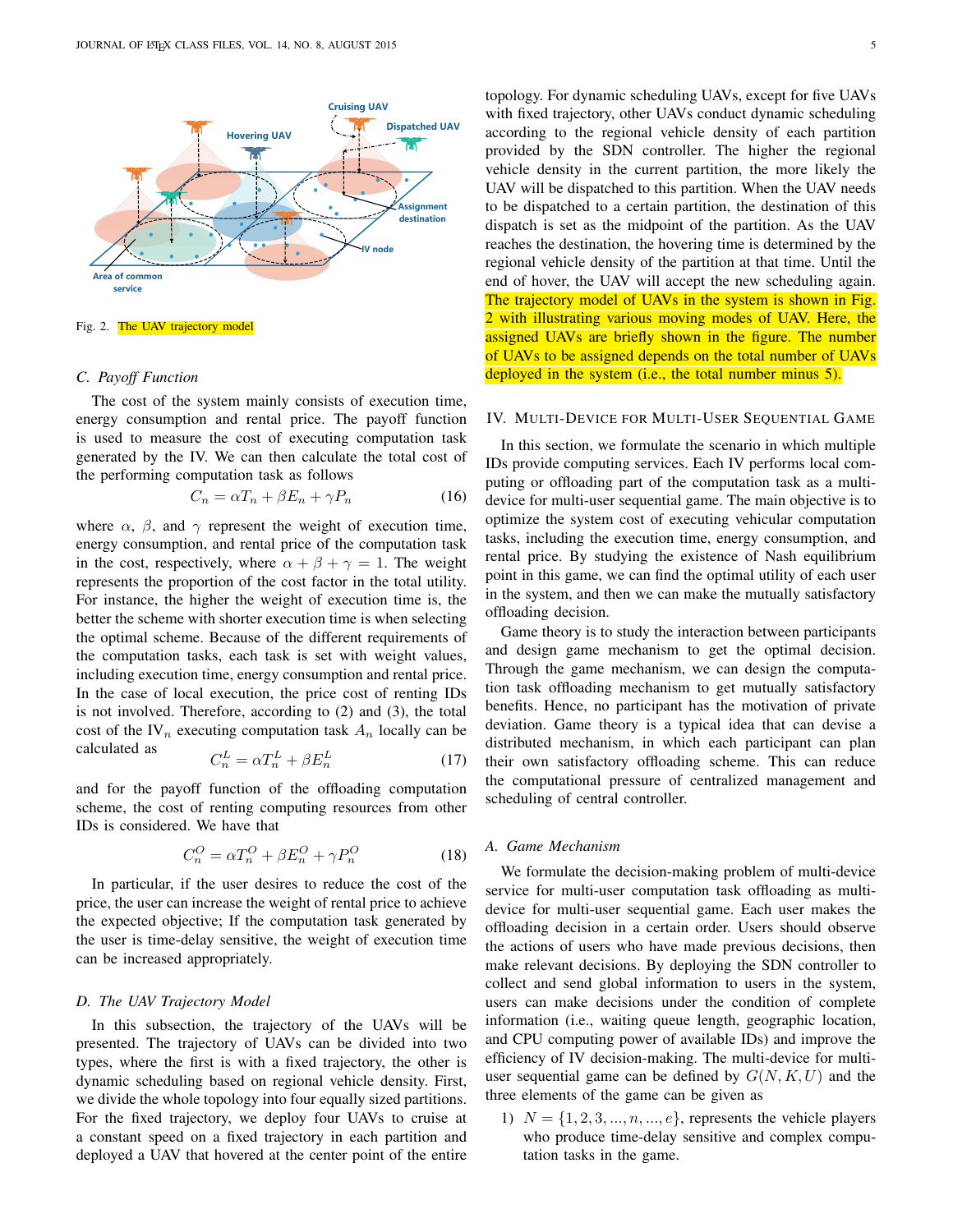- 2)  $K_e = \{k_1, k_2, ..., k_n, ..., k_e\}$ , means the strategy set of vehicle players, where strategy  $k_n = 0$  represents the vehicle  $n$  chooses to execute the computation task locally, and  $k_n = 1$  represents that vehicle n selects to offload part of the computation task to other IDs to perform this part of the computation task instead of the vehicle n. These IDs can establish a wireless connection with vehicle  $n$ , including UAVs and MEC server.
- 3) Utility function,  $U_n$  represents a function that measures the cost when vehicle player  $n$  performs a computation task. The cost mainly includes the execution time, energy consumption and the price of renting IDs. The utility function of the player  $n k_n(k_n \in K_e)$  can be given as

$$
U_n^{k_n} = (1 - k_n) * C_n^L + k_n * C_n^O
$$
 (19)

where we consider the offloading decision of vehicle player n is  $k_n \in \{0,1\}$ . In addition, the computation offloading decision of other vehicle players except player n is  $k_{-n}$  =  $(k_1, ..., k_{n-1}, k_{n+1}, ..., k_e)$ . Hence, player n intends to choose a strategy to minimize the cost of execution time, energy consumption and rental price of executing computation task, which can be expressed as

$$
\min_{k_n \in \{0,1\}} U_n(k_n, k_{-n}), \forall n \in N
$$

According to  $(15)$ , we can give the cost of user n as follows

$$
U_n(k_n, k_{-n}) = \begin{cases} C_n^L, & \text{if } k_n = 0, \\ C_n^O, & \text{if } k_n = 1. \end{cases}
$$
 (20)

Next, we will investigate the existence of the Nash equilibrium (NE).

**Definition 1.** A strategy profile  $K_e^* = (k_1^*, k_2^*, ..., k_n^*, ..., k_e^*)$ for the sequential game  $G(N, K, U)$  and if

$$
U_n(k_n^*, k_{-n}^*) \le U_n(k_n, k_{-n}^*), \forall k_n \in K_e \tag{21}
$$

then the strategy profile  $K_e^*$  is the NE of the game G. When at the NE, no player can increase its profit by deviating from this strategy.

We can conclude that, when the game  $G$  is at the NE, each IV makes the optimal decision to minimize its computing cost. Next, we will study the optimal strategy of IVs.

#### *B. Best Strategy for Users*

For IV<sub>n</sub>, in order to maximize its own profits, user *n* needs to solve the following problems to get the optimal strategy  $k_n^*$ .

$$
\mu_n(k_n) = \arg \min_{\{T_n, E_n, P_n\}} U_n^{k_n} = (1 - k_n) * C_n^L + k_n * C_n^O
$$
 (22)

According to (22), it can be easily proved that the formula for solving the optimal strategy is convex.

$$
\frac{\partial^2 U_n^{k_n}(T_n, E_n, P_n)}{\partial^2 T_n} = 0,
$$
  

$$
\frac{\partial^2 U_n^{k_n}(T_n, E_n, P_n)}{\partial^2 E_n} = 0,
$$
  

$$
\frac{\partial^2 U_n^{k_n}(T_n, E_n, P_n)}{\partial^2 P_n} = 0
$$
\n(23)

From the previous equations, we can conclude that (22) is a convex equation. Hence, there is an optimal strategy, and it Input: The parameters of computation task  $A_n = (B_n, D_n, J_n)$  generated by IV<sub>n</sub>, including the number of CPU cycles needed for computation task  $A_n$  to be executed  $(B_n)$ ; the size of offloading computation task  $A_n$  data  $(D_n)$ ; the result size of the computation task  $A_n$  ( $J_n$ ), Compute  $T_{wait}$ ,  $T_{assigned}$  and  $T_{max}$ ;

**Output:** Allocate unit size computation task 
$$
A_n
$$
 to  
device *I*, the incremental size of system cost.

- 1 **Initialization**: Available device  $I$  executes unit task  $A_n$ , the system cost increment  $\Delta u = 0$ , time increment  $\Delta t = 0$  and the increment of energy consumption and price  $\Delta ep = 0$ .
- 2 Compute the execution time  $T_{unit}$  of unit task  $A_n$ ,  $U_{unit}^{ep}$  the weighted sum of cost in addition to time (i.e., energy consumption and price).

3 if 
$$
T_{max} < T_{wait} + T_{assigned} + T_{unit}
$$
 then  
\n4 **set**  $\Delta t$  is the utility of  
\n $T_{wait} + T_{assigned} + T_{unit} - T_{max}$   
\n5 **set**  $\Delta ep$  is the utility of  $U_{unit}^{ep}$   
\n6 **set**  $\Delta u = \Delta t + \Delta ep$   
\n7 **return**  $\Delta u$   
\n8 **end**  
\n9 **else**  
\n10 **set**  $\Delta u = \Delta ep$ 

11 | return  $\Delta u$ 12 end

exists NE in the multi-device service for multi-user sequence game. Then, the optimal strategy  $k_n^*$  of IV<sub>n</sub> can be given as

$$
k_n^* = \mu_n(k_n) = \begin{cases} \arg \min_{\{T_n, E_n, P_n\}} C_n^L & \text{if } k_n = 0\\ \arg \min_{\{T_n, E_n, P_n\}} C_n^O & \text{if } k_n = 1 \end{cases}
$$
(24)

## V. COMPUTATION TASK OFFLOADING ALLOCATION MECHANISM

In this section, we propose a minimum incremental task allocation (MITA) algorithm to ensure the efficient execution of vehicular computation task, keeping the system cost to a minimum. Next, we divide it into two steps to get the optimal offloading decision, and introduce the design of the mechanism in detail.

### *A. Calculate Cost Increment*

In this paper, offloading vehicular computation task to multiple IDs, including UAVs and MEC server with communication connections is considered. Our proposed algorithm is to minimize the system cost of executing computation task by minimizing the utility increment of the unit task. Here, we will introduce the method of assigning unit size computation task to the available devices and calculating system utility increment. Therefore, when a computation task  $A_n$  generated by the  $\mathbb{N}_n$  needs to be executed, the IV first broadcasts the offloading signal to determine which IDs can establish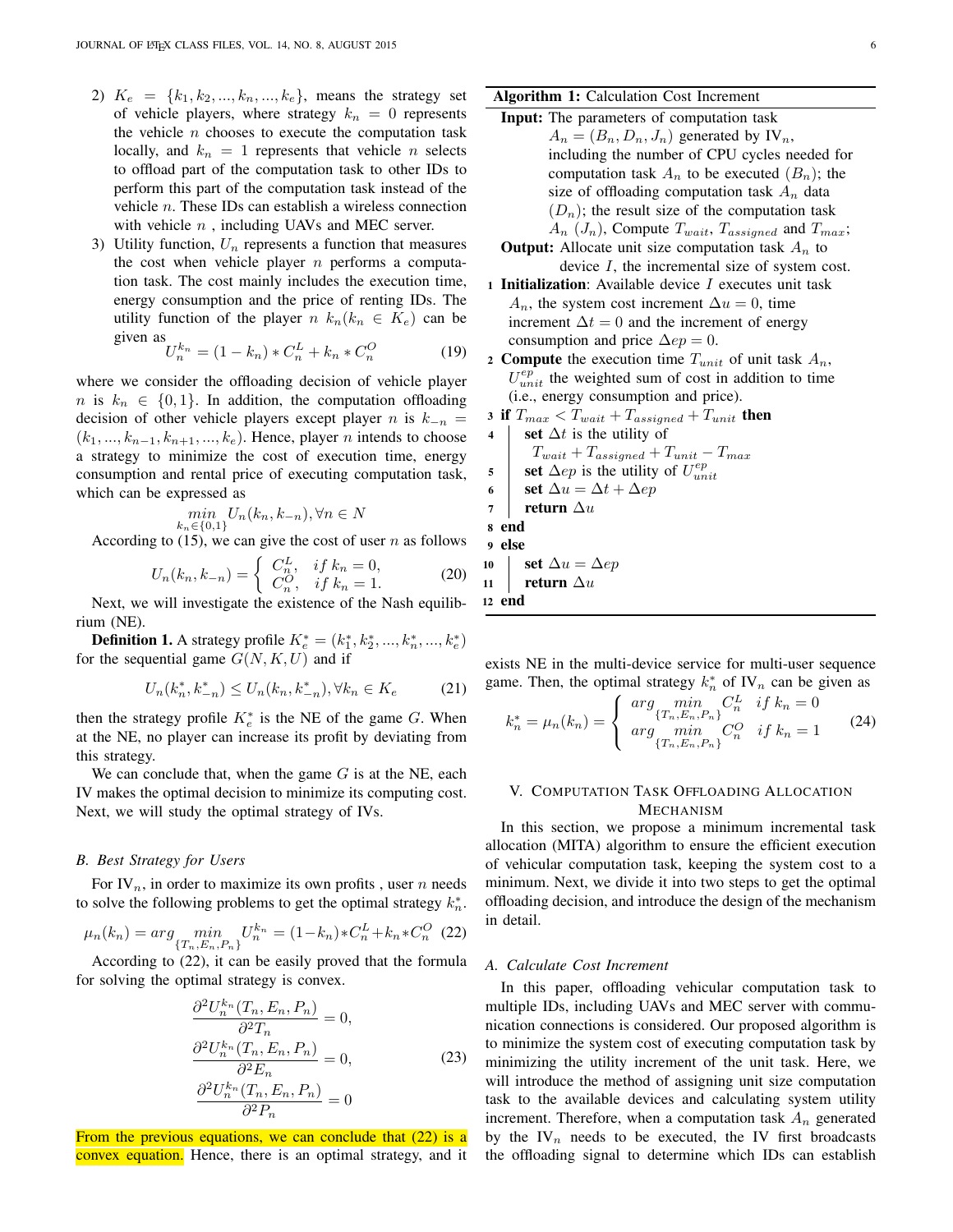1 Initialization:  $\varphi = 0$ .

|  |  | 2 while $\varphi$ < 1 do |  |  |  |  |  |
|--|--|--------------------------|--|--|--|--|--|
|--|--|--------------------------|--|--|--|--|--|

3 **Compute** the utility incremental  $\Delta u$  of each available device to perform unit computation task  $A_n$  according to Algorithm 1

4 Compare the incremental size of each available device  $\Delta u_1, ..., \Delta u_i$  to execute unit task  $A_n$ 

5 | Allocation computation task  $A_n$  of unit size for the device with the smallest utility increment

6 Set the value of  $\varphi$  plus the computation task  $A_n$  of unit size allocated this time

7 end

wireless links with themselves. After that, the IV should decide how to assign the computation task to multiple available devices. Hence, we design this algorithm to calculate the utility increment (i.e., cost increment) of each available device. Next, the process of assigning computation task  $A_n$  generated by  $IV_n$  is represented.

The IV<sub>n</sub> first divides computation task  $A_n$  into small parts  $(a_n)$  of the unit size, then performs Algorithm 1 to calculate the system cost increment of task  $a_n$  of each available device, and assigns the computation task of the  $a_n$  size to the device I with the smallest system increment. Here, the devices contain the available IDs and the vehicle itself. Before performing Algorithm 1, the IVn needs to calculate the waiting time  $T_{wait}$ of the waiting queue of device  $I$ ; the execution time  $T_{assigned}$ for part of task  $A_n$  previously assigned to device I and the current maximum time  $T_{max}$  (i.e., waiting time and execution time of assigned part of task  $A_n$ ) of each available device of IV<sub>n</sub>. After these parameters are calculated, Algorithm 1 is performed to calculate the utility increment of unit task  $a_n$  to device I. The calculation cost increment is given in Algorithm 1.

According to Algorithm 1, the increment system cost of each available device for executing unit task  $a_n$  can be calculated. Next, we will allocate computation task  $A_n$  according to the calculated utility increment of each available device.

## *B. Minimum Incremental Task Allocation Algorithm*

In this subsection, we represent the main process of assigning computation task  $A_n$  generated by IV<sub>n</sub> to each available device. In addition, we define the percentage of task  $A_n$  that has been assigned as  $\varphi$ . Then, the MITA algorithm is described in Algorithm 2.

We propose the MITA algorithm as shown in Algorithm 2. Here, we can solve the problem of allocating tasks to multiple devices with the motivation of minimum system cost. Multiple IVs generate the time-delay sensitive and complex computation tasks in the system with less infrastructure (only one MEC server). Each IV will independently make a task execution decision that is mutually satisfactory with other users. To synchronize the clock signal, we use the clock signal from wireless access MEC server for synchronization. The algorithm ends when all users' tasks have been completed and achieved NE.

TABLE I MAIN PARAMETERS

| <b>Parameters</b>   | <b>Description</b>                        | <b>Value</b>            |
|---------------------|-------------------------------------------|-------------------------|
| $B_n$               | Computation cycles for task               | [4000,,5000]            |
|                     | $A_n$ (Megacycles)                        |                         |
| $D_n$               | Offload data size of task $A_n$ (K bytes) | $[2000, \ldots, 25000]$ |
| $J_n$               | Results data size of task $A_n$ (K bytes) | $[50, \ldots, 150]$     |
| W                   | Wireless channel bandwidth (MHz)          | 20                      |
| $P_n$               | Transmission power of vehicle (mWatts)    | 100                     |
| $_{Ruav}$           | Communication radius of UAV (m)           | 400                     |
| $F_{cpu}^V$         | CPU computing power of IV                 | 0.7                     |
|                     | (GHz)                                     |                         |
| $F_{cpu}^{UAV}$     | CPU computing power of UAV                | 10                      |
|                     | (GHz)                                     |                         |
| $F_{cpu}^{MEC}$     | CPU computing power of MEC server         | 70                      |
|                     | (GHz)                                     |                         |
| $L_{cpu}^V$         | Energy consumption per CPU                | 1                       |
|                     | cycles of IV (J/Megacycles)               |                         |
| $L_{cpu}^{UAV}$     | Energy consumption per CPU                | 1                       |
|                     | cycles of UAV (J/Megacycles)              |                         |
| ${\cal L}_{send}^V$ | Energy consumption of IV send one         | 20                      |
|                     | data unit through wireless channel (J/KB) |                         |
| $L_{send}^{UAV}$    | Energy consumption of UAV send one        | 20                      |
|                     | data unit through wireless channel (J/KB) |                         |
| $p_{cpu}^{mec}$     | Price per CPU cycles of MEC server        | $10^{-5}$               |
|                     | (Megacycles)                              |                         |
| $p_{cpu}^{uav}$     | Price per CPU cycles of UAV (Megacycles)  | $3\times10^{-5}$        |

#### VI. NUMERICAL RESULTS

#### *A. Configuration*

In this section, we evaluate the performance of MITA algorithm to offload IV computation task to multiple IDs in terms of optimizing system energy consumption and improving system throughput. In order to simulate a more realistic vehicular computation offloading scenario, we use Java to build a multi-device assisted multi-vehicle computation offloading platform which has been made open-source (Link: https://github.com/ykqykq/MITA). The platform includes communication module, computing module, and mobility module. These modules are executed in parallel by multiple threads (i.e., UAV threads, the MEC server thread, and vehicle threads) to implement mobile computation offloading. Moreover, We adopt a 2000 $m \times 2000m$  topology and use the traffic simulation software SUMO (Simulation of Urban MObility) to simulate the trajectory of multiple vehicles. The CPU computing power of MEC server is considered ten times powerful than that of UAV. However, the UAVs are close to the user which also enable IVs to be served faster. In addition, the computing power of IVs is poor, and the CPU computing power of MEC server is 100 times higher than that of IVs. This study also considers that the energy consumed by vehicle and UAV to transmit unit size data through wireless access is 40 times more than the local computation energy cycle of the same data unit on the vehicle and UAV. As for the price, the price per CPU cycle of UAV is three times that of MEC server. However, the MEC server is far away from users and the wireless link may be blocked by obstacles, in this case, only UAVs can provide computing services for users. The simulation parameters of this paper are shown in Table I by considering the experimental parameters of related work[2], [29].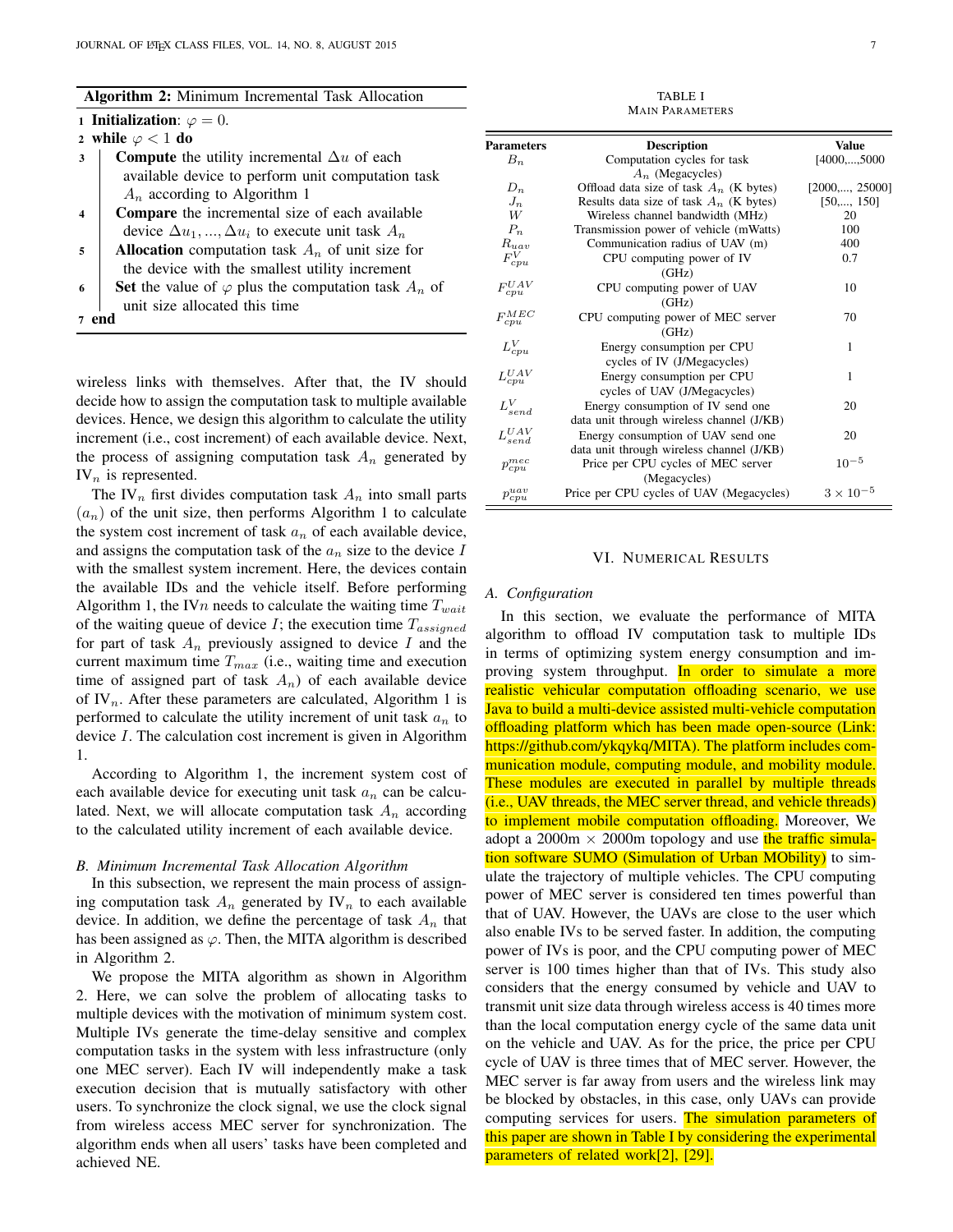

Fig. 3. System average cost and throughput in different scenarios



Fig. 4. System average cost and throughput under the change of computation task size generated by IVs

#### *B. Performance*

In this part, we simulate the performance of the MITA algorithm based on the sequential game and several other scenarios under the same or different parameters to show the usability of our algorithm. The other scenarios include: 1) All IVs execute computation tasks locally (Local computing, LC); 2) Only a MEC server in the system can provide computing services for IVs while there is no UAV in the system (No UAV, NU); (3) IVs offload all their computation tasks to other IDs; when users choose to offload computation tasks, local resources are idle (Full offload, FO).

In Fig. 3, we show the system average cost and throughput of different scenarios under the same parameters. In these scenarios, we set the data size of computation tasks generated by IVs to 7800KB, and the number of CPU cycles required to execute the task to 18570 Megacycles. Moreover, the number of IVs in the system is  $N = 100$ , and the IDs that can provide computing services for these users include  $M = 9$  UAVs and one MEC server. In Fig. 3, IV chooses to execute computation task locally, which results in a significant increase in system cost, and the throughput is the lowest compared with other scenarios. In addition, the proposed MITA algorithm shows excellent performance under the same parameters, which can reduce the system average cost and improve the system throughput to the greatest extent. The figures also show that NU outperforms the average cost and throughput of other scenarios except for MITA. Because NU also uses the task allocation method of MITA algorithm. However, as no UAV can provide services for users in NU, by comparing NU with MITA, it can be proved that the existence of UAV is beneficial to the system. Furthermore, the comparison of FO and MITA can prove that MITA algorithm is effective to minimize system cost and improve throughput. As shown in Fig.  $3$  (a) and (b), MITA considers offloading partial computation task to multiple IDs that can establish communication links and deploying UAVs to provide computing services for IVs, which can effectively increase the throughput and reduce the system costs. Results show that the average cost of the proposed MITA is 39.7%, 10.6%, and 13.4% lower than that of LC, NU, and FO, respectively, while the throughput of LC, NU and FO is 71.0%, 43.2% and 45.6% lower than MITA.

Fig. 4 **illustrates** the impact of computation tasks of differ-

ent sizes generated by IVs on the system average cost and throughput. With the increase of the size of the computation task data generated by IVs, the average cost of the system presents an upward trend in and the throughput also decreases. The increases in data size also push up the performance of MITA. In terms of system average cost and throughput, MITA shows better performance compared with other scenarios. It can be concluded from Fig. 4 (a) that with the increase of data size, the cost of optimizing the system by MITA is more obvious than other strategies. In addition, Fig. 4 (b) shows that the MITA task allocation algorithm significantly improves throughput as the data size is small. It can be seen that MITA can greatly optimize the task execution efficiency under the same conditions. The numerical results show that, with the increase of task data size, the system average cost of our proposed MITA is decreased from 13.8% to 37.1% compared with other scenarios, while the throughput of other scenarios is decreased from 27.9% to 67.7% compared with MITA.

In order to evaluate the impact of the number of IVs in the system on the vehicular computation task offloading system, we also evaluate the system average cost and throughput with different number of IVs in  $Fig. 5$  (a). With the increase in the number of IVs, the throughput of our proposed MITA task allocation policy has maintained an upward trend in throughput, and the system average cost has also shown an upward trend. This is because as the number of vehicles increases, the number of computation tasks to be processed grows, then the number of tasks in the waiting queue increases, thus increasing the cost of execution time. Moreover, in Fig. 5 (b), the influence of the number of UAVs on the vehicular computation task offloading system is investigated. According to the results, with the increase in the number of UAVs, the average cost of the system presents a gradual downward trend, while the throughput gradually increases. It can be concluded that although the increase of UAV number has enriched the computing resources of the system, it also increased the energy consumption of the system. Therefore, reasonable increment of the number of UAVs is the key to the effective implementation of multiple UAVs assisted vehicular computation offloading.

Next, we will discuss the performance comparison between our proposed MITA and the task allocation algorithms [9] and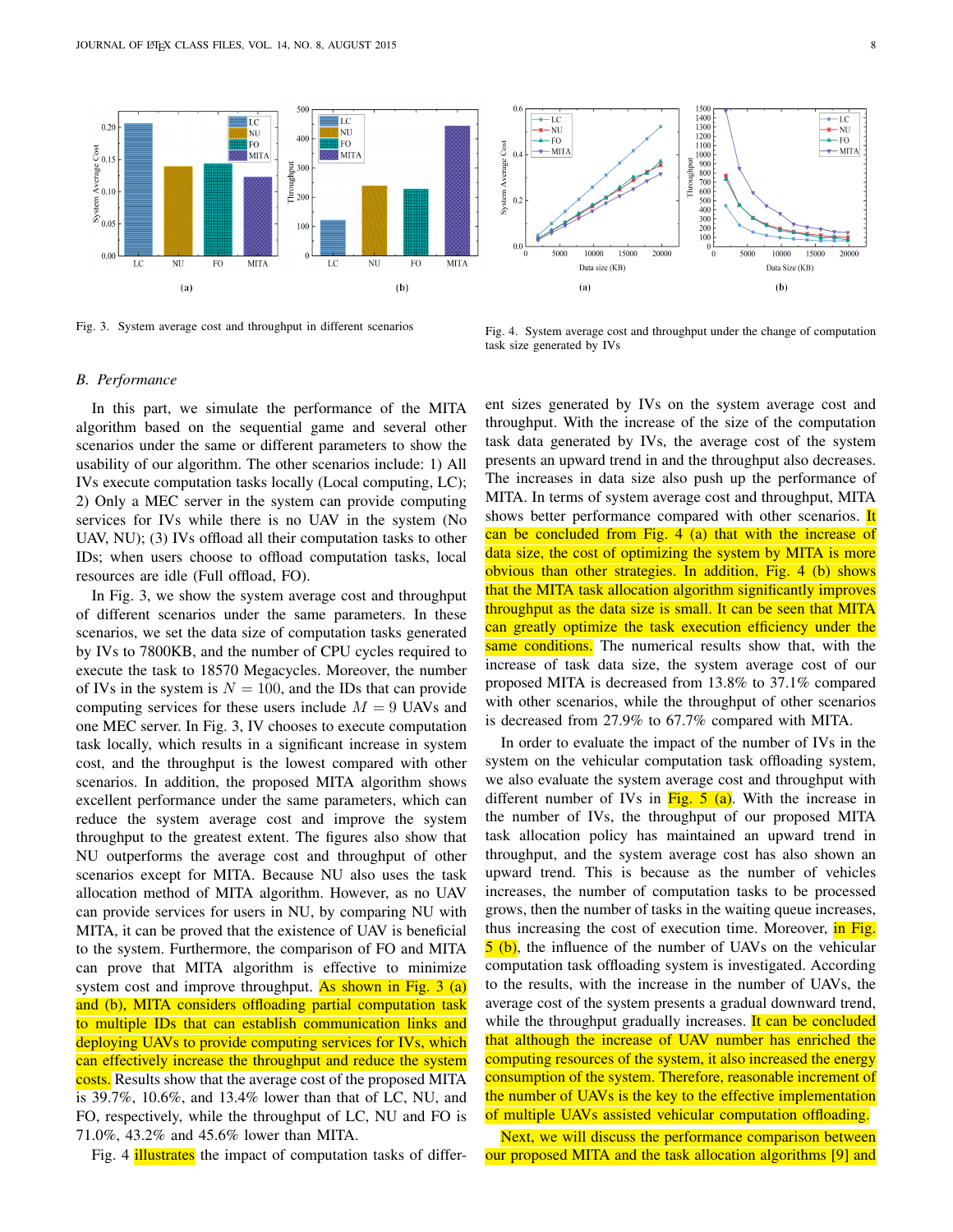

Fig. 5. System average cost and throughput vs. the number of IVs and UAVs

[23]. The algorithm latency minimization (LM) [23] is to minimize the execution time under the premise of ensuring the maximum energy consumption, by considering offloading the computation tasks of mobile users to multiple cloud servers. In addition, the task allocation algorithm MECO [9] is to offload computation task of mobile user to an optimal intelligent device. The simulation results are shown in Fig.6 (a) and Fig.6 (b). The proposed MITA algorithm calculates the optimal task distribution method as the size of the computation task changes, and it shows good performance in terms of system average cost and throughput. As shown in Fig. 6, the proposed MITA performs better than MECO which proves distributing computation task to multiple IDs is a wise way. Moreover, the LM algorithm is based on the idea of offloading computation task to multiple cloud servers at the same time, so as to minimize the execution time of tasks and formulate a not bad allocation scheme. However, the idea of our proposed task allocation algorithm MITA is to allocate the task of unit size to the device with minimum cost increment. Hence, MITA can ensure that the task allocation scheme can make the system cost as small as possible and improve the throughput.

## VII. CONCLUSION

This paper investigates the offloading strategy for industrial sensing vehicles in temporary manufacturing sites with less infrastructure by introducing multiple UAVs to assist the job. It is considered that IV can assign the computation task to multiple IDs that can establish wireless communication. Then, these available IDs and the vehicle itself can execute computation tasks in parallel, to maximize the utilization of system computing resources. This can improve the computing efficiency and minimize the system average cost. Based on the idea of sequence game in the SDN framework, we make the decision of players' mutual satisfaction and propose the MITA algorithm to allocate computation tasks to multiple available devices to minimize the system cost. As one of the cost elements, we add the computing services provided by hiring IDs, which is closer to the reality that the temporal industrial site can contain multiple manufacturers. Numerical results show that deploying multiple UAVs to provide computing services is a reliable and low-cost solution to satisfy the IV with scared computational resources. Moreover, the proposed



Fig. 6. The performance comparison of MITA and related work

MITA algorithm can greatly minimize the average cost of computation tasks generated by IVs and improve system throughput.

#### **REFERENCES**

- [1] Z. Ning, X. Hu, Z. Chen, M. Zhou, B. Hu, J. Cheng, and M. S. Obaidat, "A cooperative quality-aware service access system for social internet of vehicles," *IEEE Internet of Things Journal*, vol. 5, no. 4, pp. 2506–2517, 2018.
- [2] X. Chen, "Decentralized computation offloading game for mobile cloud computing," *IEEE Transactions on Parallel and Distributed Systems*, vol. 26, no. 4, pp. 974–983, 2015.
- [3] S. Sardellitti, G. Scutari, and S. Barbarossa, "Joint optimization of radio and computational resources for multicell mobile-edge computing," *IEEE Transactions on Signal and Information Processing over Networks*, pp. 89–103, 2015.
- [4] M. Kamoun, W. Labidi, and M. Sarkiss, "Joint resource allocation and offloading strategies in cloud enabled cellular networks," in *2015 IEEE International Conference on Communications (ICC)*, 2015, pp. 5529– 5534.
- [5] H. Li, M. Dong, and K. Ota, "Control plane optimization in softwaredefined vehicular ad hoc networks," *IEEE Transactions on Vehicular Technology*, vol. 65, no. 10, pp. 7895–7904, 2016.
- [6] Q. Zheng, K. Zheng, H. Zhang, and V. C. M. Leung, "Delay-optimal virtualized radio resource scheduling in software-defined vehicular networks via stochastic learning," *IEEE Transactions on Vehicular Technology*, pp. 7857–7867, 2016.
- [7] D. Sabella, A. Vaillant, P. Kuure, U. Rauschenbach, and F. Giust, "Mobile-edge computing architecture: The role of mec in the internet of things," *IEEE Consumer Electronics Magazine*, pp. 84–91, 2016.
- [8] J. Wang, C. Jiang, Z. Han, Y. Ren, R. G. Maunder, and L. Hanzo, "Taking drones to the next level: Cooperative distributed unmannedaerial-vehicular networks for small and mini drones," *IEEE Vehicular Technology Magazine*, pp. 73–82, 2017.
- [9] C. You and K. Huang, "Multiuser resource allocation for mobile-edge computation offloading," *2016 IEEE Global Communications Conference (GLOBECOM)*, pp. 1–6, 2016.
- [10] J. Zhang, H. Guo, J. Liu, and Y. Zhang, "Task offloading in vehicular edge computing networks: A load-balancing solution," *IEEE Transactions on Vehicular Technology*, pp. 1–1, 2019.
- [11] N. B. Truong, G. M. Lee, and Y. Ghamri-Doudane, "Software defined networking-based vehicular adhoc network with fog computing," in *2015 IFIP/IEEE International Symposium on Integrated Network Management (IM)*, 2015, pp. 1202–1207.
- [12] A. M. Vegni and V. Loscrí, "A survey on vehicular social networks," *IEEE Communications Surveys Tutorials*, vol. 17, no. 4, pp. 2397–2419, 2015.
- [13] J. Liu, Y. Mao, J. Zhang, and K. B. Letaief, "Delay-optimal computation task scheduling for mobile-edge computing systems," *2016 IEEE International Symposium on Information Theory (ISIT)*, pp. 1451–1455, 2016.
- [14] Y. Mao, J. Zhang, and K. B. Letaief, "Dynamic computation offloading for mobile-edge computing with energy harvesting devices," *IEEE Journal on Selected Areas in Communications*, vol. 34, no. 12, pp. 3590– 3605, 2016.